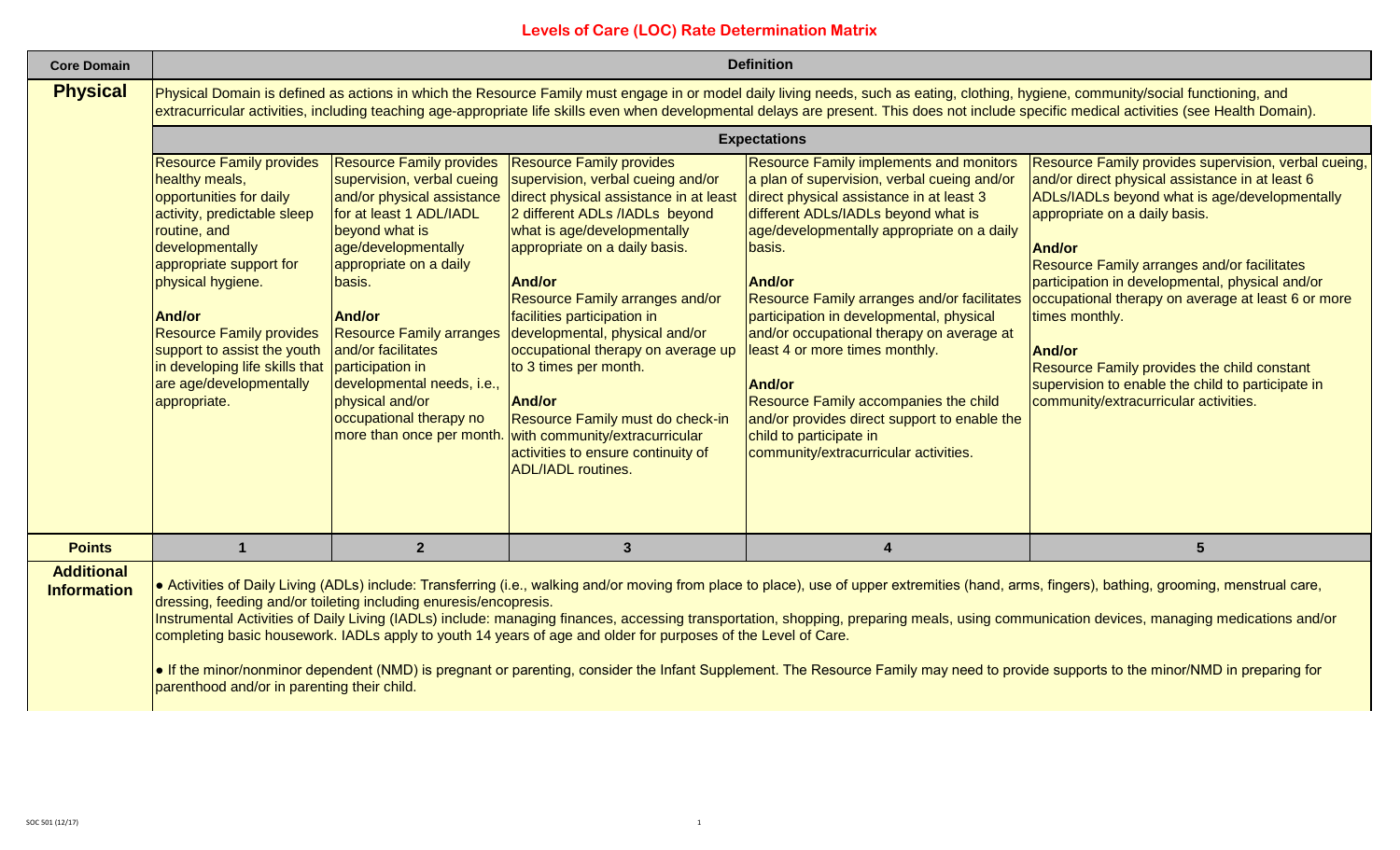| <b>Core Domain</b>                     |                                                                                                                                                                                                                                                        |                                                                                                                                                                                                                                                                                                       |                                                                                                                                                                                                                                                                                                                                                                                                                                                                                                                                                                           | <b>Definition</b>                                                                                                                                                                                                                                                                                                                                                                                                                                                                                                                                                                                                    |                                                                                                                                                                                                                                                                                                                                                                                                                                                                                                                                                                                                                                                                                                         |
|----------------------------------------|--------------------------------------------------------------------------------------------------------------------------------------------------------------------------------------------------------------------------------------------------------|-------------------------------------------------------------------------------------------------------------------------------------------------------------------------------------------------------------------------------------------------------------------------------------------------------|---------------------------------------------------------------------------------------------------------------------------------------------------------------------------------------------------------------------------------------------------------------------------------------------------------------------------------------------------------------------------------------------------------------------------------------------------------------------------------------------------------------------------------------------------------------------------|----------------------------------------------------------------------------------------------------------------------------------------------------------------------------------------------------------------------------------------------------------------------------------------------------------------------------------------------------------------------------------------------------------------------------------------------------------------------------------------------------------------------------------------------------------------------------------------------------------------------|---------------------------------------------------------------------------------------------------------------------------------------------------------------------------------------------------------------------------------------------------------------------------------------------------------------------------------------------------------------------------------------------------------------------------------------------------------------------------------------------------------------------------------------------------------------------------------------------------------------------------------------------------------------------------------------------------------|
| <b>Behavioral/</b><br><b>Emotional</b> | <b>Resource Family provides</b><br>direct supervision and<br>support to address<br>behaviors that are<br>age/developmentally<br>appropriate.                                                                                                           | Resource Family redirects,<br>prompts, and/or diffuses<br>beyond what is<br>age/developmentally<br>appropriate at least two<br>days a week.                                                                                                                                                           | Resource Family implements a<br>therapeutic intervention plan as<br>and/or CFT Plan at least three days<br>a week.                                                                                                                                                                                                                                                                                                                                                                                                                                                        | Resource Family implements a therapeutic<br>intervention plan as outlined by the<br>outlined by the child/youth's therapist child/youth's therapist and/or the CFT Plan<br>at least four days a week.<br>And/or                                                                                                                                                                                                                                                                                                                                                                                                      | Behavioral/Emotional domain is defined as actions in which the Resource Family must engage to promote resilience and emotional well-being for the child/youth, as well as encourage the<br>child/youth to engage in prosocial behavior and activities developing healthy relationships. This does not include medication management for psychotropic medications (see Health Domain).<br>Resource Family helps develop and implement a<br>daily therapeutic intervention plan to address their<br>identified therapeutic and well-being needs as<br>outlined by the child/youth's therapist and/or the CFT<br>plan for a child which is necessary to maintain them<br>safely in a family-based setting. |
|                                        | And/or<br>Resource Family arranges,<br>facilitates, provides and/or<br>consults with therapist<br>and/or other professionals<br>at least 1 time a month.<br>And/or<br><b>Resource Family supports</b><br>the child through expected<br>life stressors. | And/or<br>Resource Family arranges,<br>facilitates, provides and/or<br>consults with therapist<br>and/or other professionals<br>at least 2 times a month<br>and participates in<br>services/activities as<br>recommended.<br>And/or<br><b>Resource Family may</b><br>provide enhanced<br>observation. | And/or<br>Resource Family arranges,<br>facilitates, provides and/or consults<br>with therapist and/or other<br>professionals at least 3 times a<br>month and participates in<br>services/activities as recommended.<br>And/or<br>Resource Family provides structured stressors with severe symptoms and<br>support for expected/unexpected life<br>stressors with moderate symptoms<br>and behaviors; including monitoring,<br>observing, redirecting, prompting,<br>and/or documenting.<br>And/or<br><b>Resource Family provides</b><br>observation during waking hours. | Resource Family arranges, facilitates,<br>provides and/or participates in therapeutic<br>supports at least 4 times a month, including,<br>but not limited to outpatient and/or in-home<br>therapeutic services.<br>And/or<br>Resource Family provides structured<br>support for expected/unexpected life<br>behaviors; including monitoring/observing,<br>redirecting, prompting, and/or documenting.<br>And/or<br>Resource Family provides line-of-sight<br>during waking hours and limited night<br>supervision such as episodic checks as<br>needed, and may require assistance in<br>providing this supervision. | And/or<br>Resource Family is engaged in and supports the<br>child receiving WRAP, TBS, or other family-based<br>therapeutic interventions, in addition to<br>monitoring/observing, redirecting, prompting, and/or<br>documenting.<br>And/or<br>Resource Family arranges, facilitates and/or provides<br>up to 24 hr. observation/line-of-sight. Resource<br>Family may require assistance in providing this<br>supervision.                                                                                                                                                                                                                                                                             |
| <b>Points</b>                          |                                                                                                                                                                                                                                                        | $\boldsymbol{4}$                                                                                                                                                                                                                                                                                      | 5                                                                                                                                                                                                                                                                                                                                                                                                                                                                                                                                                                         | $6\phantom{1}6$                                                                                                                                                                                                                                                                                                                                                                                                                                                                                                                                                                                                      | $\overline{7}$                                                                                                                                                                                                                                                                                                                                                                                                                                                                                                                                                                                                                                                                                          |
|                                        |                                                                                                                                                                                                                                                        |                                                                                                                                                                                                                                                                                                       |                                                                                                                                                                                                                                                                                                                                                                                                                                                                                                                                                                           |                                                                                                                                                                                                                                                                                                                                                                                                                                                                                                                                                                                                                      |                                                                                                                                                                                                                                                                                                                                                                                                                                                                                                                                                                                                                                                                                                         |

● Training: Resource Families are expected to participate in child-specific training/coaching/mentoring based on the needs of the child/youth placed in their home.

● If the minor/NMD is pregnant or parenting, consider the Infant Supplement. The Resource Family may need to provide support to the minor/NMD in managing emotional health.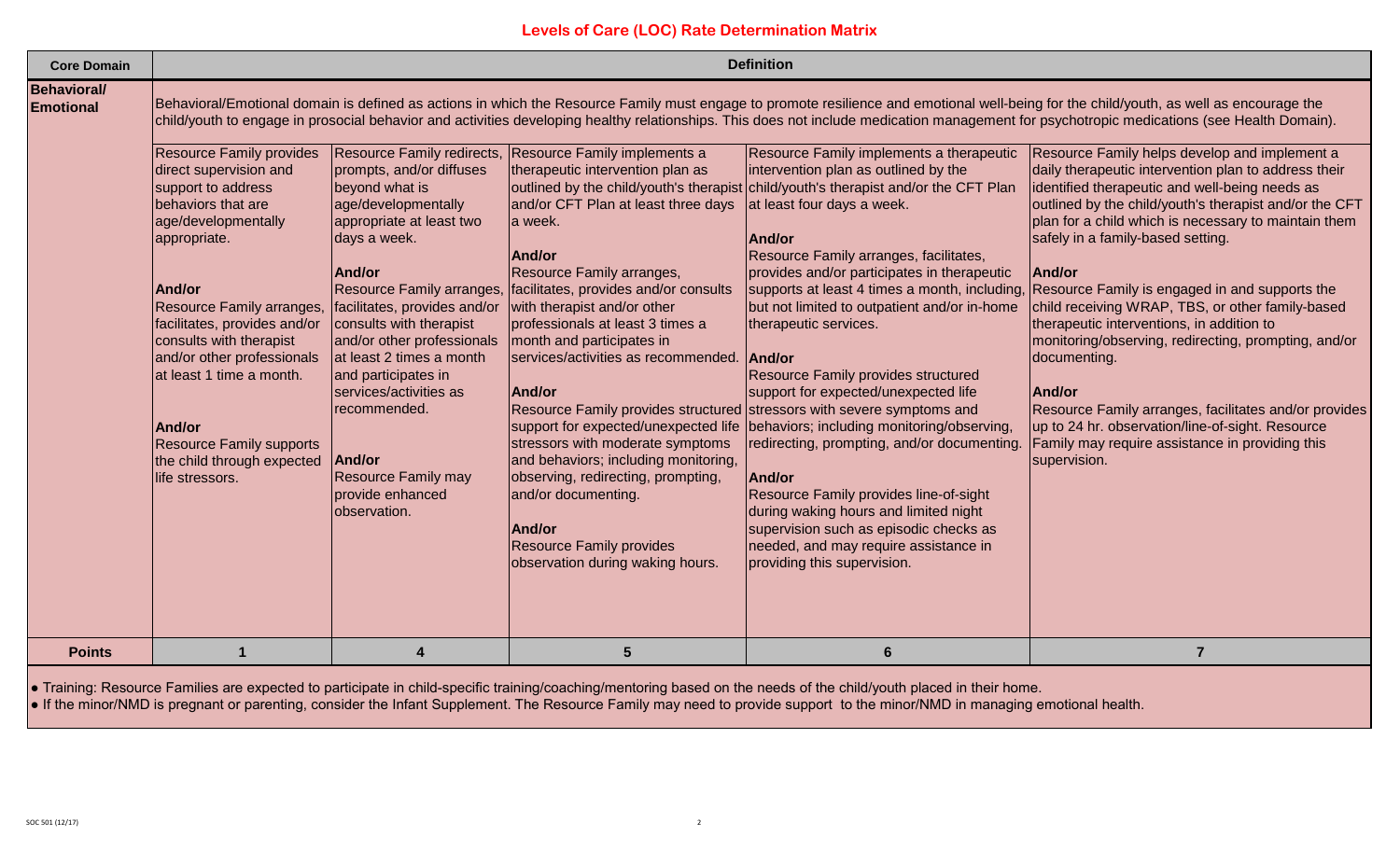| <b>Core Domain</b> | <b>Definition</b>                                                                                                                                                                                                                                                                                                                                                                                                                                         |                                                                                                                                                                                                                                                                                                                                                                                          |                                                                                                                                                                                                                                                                                                                                                                                                                                                                                       |                                                                                                                                                                                                                                                                                                                                                                                                                                                                                                                                                                                                                                                                                        |                                                                                                                                                                                                                                                                                                                                                                                                                                                                                                                                                                                                                                                                                                                                                                                                                                                                                                                                                                                                                                                                                                                                                                                                                                                                                                                                                                                                                                                                                                                                                                                                                                                                                                                                                                       |  |
|--------------------|-----------------------------------------------------------------------------------------------------------------------------------------------------------------------------------------------------------------------------------------------------------------------------------------------------------------------------------------------------------------------------------------------------------------------------------------------------------|------------------------------------------------------------------------------------------------------------------------------------------------------------------------------------------------------------------------------------------------------------------------------------------------------------------------------------------------------------------------------------------|---------------------------------------------------------------------------------------------------------------------------------------------------------------------------------------------------------------------------------------------------------------------------------------------------------------------------------------------------------------------------------------------------------------------------------------------------------------------------------------|----------------------------------------------------------------------------------------------------------------------------------------------------------------------------------------------------------------------------------------------------------------------------------------------------------------------------------------------------------------------------------------------------------------------------------------------------------------------------------------------------------------------------------------------------------------------------------------------------------------------------------------------------------------------------------------|-----------------------------------------------------------------------------------------------------------------------------------------------------------------------------------------------------------------------------------------------------------------------------------------------------------------------------------------------------------------------------------------------------------------------------------------------------------------------------------------------------------------------------------------------------------------------------------------------------------------------------------------------------------------------------------------------------------------------------------------------------------------------------------------------------------------------------------------------------------------------------------------------------------------------------------------------------------------------------------------------------------------------------------------------------------------------------------------------------------------------------------------------------------------------------------------------------------------------------------------------------------------------------------------------------------------------------------------------------------------------------------------------------------------------------------------------------------------------------------------------------------------------------------------------------------------------------------------------------------------------------------------------------------------------------------------------------------------------------------------------------------------------|--|
| <b>Educational</b> | Educational domain is defined as actions in which the Resource Family must engage to promote student achievement, foster educational excellence and equal access to services, and when required, respond to<br>suspensions and/or expulsions. School-aged child/youth is defined as any child/youth who is attending and participating in early childhood through adult educational programs.                                                             |                                                                                                                                                                                                                                                                                                                                                                                          |                                                                                                                                                                                                                                                                                                                                                                                                                                                                                       |                                                                                                                                                                                                                                                                                                                                                                                                                                                                                                                                                                                                                                                                                        |                                                                                                                                                                                                                                                                                                                                                                                                                                                                                                                                                                                                                                                                                                                                                                                                                                                                                                                                                                                                                                                                                                                                                                                                                                                                                                                                                                                                                                                                                                                                                                                                                                                                                                                                                                       |  |
|                    | Resource Family provides age Resource Family provides<br>and developmentally<br>appropriate support for the<br>child's educational activities<br>as defined below.<br>Or<br>For a Non-School Age child,<br>the Resource Family obtains,<br>provides and/or coordinates<br>additional support to the child<br>to assist in participating in or<br>benefiting from<br>childcare/preschool programs<br>and/or to ensure the child's<br>continued attendance. | assistance beyond the basic<br>additional hours per week for<br>school-aged child/youth.<br>For a Non-School Age child,<br>the Resource Family obtains,<br>provides and/or coordinates<br>up to 2 additional hours per<br>week to support the child's<br>participation in or benefiting<br>from childcare/preschool<br>programs and/or to ensure<br>the child's continued<br>attendance. | Resource Family provides assistance<br>beyond the basic activities (on average)<br>activities (on average) up to 2 $\mu$ to 4 additional hours per week for<br>school-aged child/youth.<br>lOr<br>For a Non-School Age child, the<br>Resource Family obtains, provides<br>and/or coordinates up to 4 additional<br>hours per week to support the child's<br>participation in or benefiting from<br>childcare/preschool programs and/or to<br>ensure the child's continued attendance. | Resource Family provides assistance beyond<br>the basic activities (on average) up to 6<br>additional hours per week for school-aged<br>child/youth.<br><b>Or</b><br>For a Non-School Aged Child, the Resource<br>Family is encouraged to enroll the child in<br>childcare or a preschool program, which may be<br>accessed through programs such as Head Start,<br>the California Department of Education<br>subsidized child care system, or through local<br>school districts for Transitional Kindergarten<br>programs. The Resource Family is also<br>expected to provide up to 6 additional hours per<br>week of age appropriate activities that promote<br>healthy development. | Resource Family provides assistance beyond the basic<br>activities (on average) up to 8 additional hours per week<br>for school-aged child/youth.<br>$ $ Or<br>For a Non-School Aged Child, the Resource Family is<br>encouraged to enroll the child in childcare or a preschool<br>program, which may be accessed through programs such<br>as Head Start, the California Department of Education<br>subsidized child care system, or through local school<br>districts for Transitional Kindergarten programs. The<br>Resource Family is also expected to provide up to 8<br>additional hours per week of age appropriate activities that<br>promote healthy development.<br><b>Or</b><br>Resource Family is required to provide or arrange for<br>educational needs and/or support for the chronic or<br>terminally ill child/youth who is unable to participate in<br>school settings outside of the home as identified in the<br>Case or Care Plan.                                                                                                                                                                                                                                                                                                                                                                                                                                                                                                                                                                                                                                                                                                                                                                                                               |  |
| <b>Points</b>      | $\mathbf{1}$                                                                                                                                                                                                                                                                                                                                                                                                                                              | $\overline{2}$                                                                                                                                                                                                                                                                                                                                                                           | $\mathbf{3}$                                                                                                                                                                                                                                                                                                                                                                                                                                                                          | $\boldsymbol{A}$                                                                                                                                                                                                                                                                                                                                                                                                                                                                                                                                                                                                                                                                       | $5\phantom{1}$                                                                                                                                                                                                                                                                                                                                                                                                                                                                                                                                                                                                                                                                                                                                                                                                                                                                                                                                                                                                                                                                                                                                                                                                                                                                                                                                                                                                                                                                                                                                                                                                                                                                                                                                                        |  |
|                    | promote learning.<br>social/emotional support.                                                                                                                                                                                                                                                                                                                                                                                                            |                                                                                                                                                                                                                                                                                                                                                                                          | time arranging, coordinating, scheduling, and/or transporting the child to services will be credited to the Resource Family.                                                                                                                                                                                                                                                                                                                                                          | putting into action any remediation plans or activities when needed; assisting in school enrollment, partial credits restoration; providing home-based education. Educational activities also include obtaining,<br>• The Resource Family's willingness to seek assistance to provide extra support for the LGBTQ youth's educational needs. • The Resource Family's willingness to provide school readiness to ensure<br>• If the minor/NMD is pregnant or parenting, consider the Infant Supplement and intervention supports the Resource Family may need to enable school success of pregnant and parenting foster youth.                                                          | . Basic Level: The Resource Family will provide ongoing educational support to include assistance with arriving to school on time, completing homework, and special projects. The Resource Family is also<br>expected, as part of regular parenting duties, to participate in parent-teacher conferences, attend Back-to-School Night and Open Houses, and communicate with the social worker and/or court prior to each court<br>hearing on the J15 educational progress. The Resource Family should also encourage the child to read on his/her own (or read with them), and should ensure access to the Internet and other online technology to<br>• Educational activities beyond the Basic Rate include: volunteering or otherwise being present in the classroom; assisting with and monitoring homework/school projects beyond what is age/developmentally<br>appropriate; activities to support IEP, SST, RST, behavioral support, 504 Plans; supporting participation in school-based extracurricular activities (i.e. sports, music, theatre, etc.); assistance in transitioning to<br>college or vocational education/training (i.e., college tours, completing applications, testing); assisting the youth to participate in community-based volunteer activities for extra credits; identifying/acquiring and<br>arranging, coordinating and/or maintaining special equipment, tools or devices required for the child to access his/her education and educational environment. These activities may vary depending on the child's<br>case plan and whether the caregiver is designated as the Educational Rights Holder. In the event that a child needs tutoring, instructions or educational therapy beyond what the Resource Family can provide, the |  |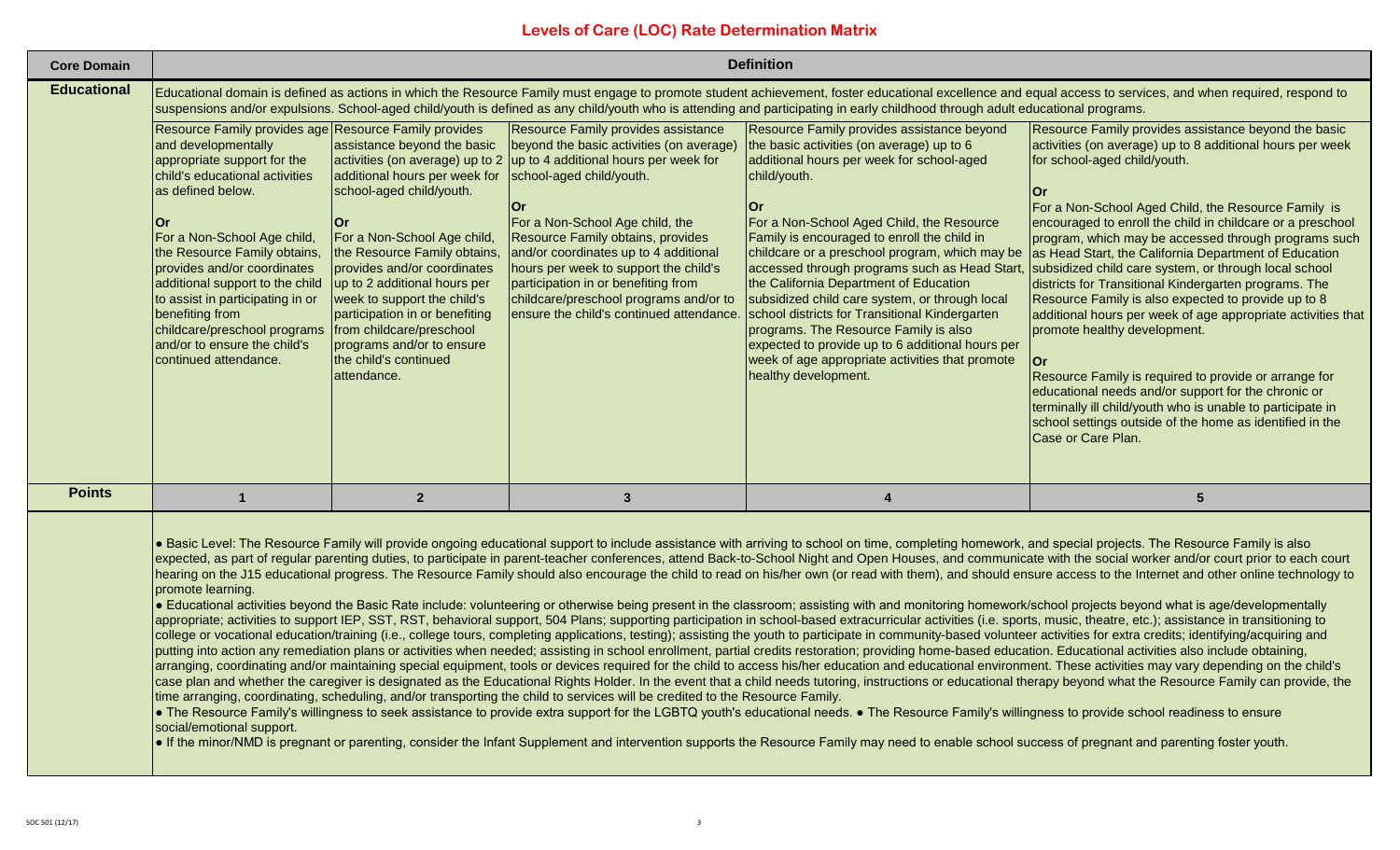| <b>Core Domain</b> |                                                                                                                                                                                                                                                                                                                                                                                              | <b>Definition</b>                                                                                                                                                                                                                                                                                                                                         |                                                                                                                                                                                                                                                                                                                                                                                                                                                                                                                                                                                                                                                                                                                                                    |                                                                                                                                                                                                                                                                                                                                                                                                                                                                                                                                                                                                          |                                                                                                                                                                                                                                                                                                                                                                                                                                                                                                                                                                                                                                                                                                                                                                               |  |
|--------------------|----------------------------------------------------------------------------------------------------------------------------------------------------------------------------------------------------------------------------------------------------------------------------------------------------------------------------------------------------------------------------------------------|-----------------------------------------------------------------------------------------------------------------------------------------------------------------------------------------------------------------------------------------------------------------------------------------------------------------------------------------------------------|----------------------------------------------------------------------------------------------------------------------------------------------------------------------------------------------------------------------------------------------------------------------------------------------------------------------------------------------------------------------------------------------------------------------------------------------------------------------------------------------------------------------------------------------------------------------------------------------------------------------------------------------------------------------------------------------------------------------------------------------------|----------------------------------------------------------------------------------------------------------------------------------------------------------------------------------------------------------------------------------------------------------------------------------------------------------------------------------------------------------------------------------------------------------------------------------------------------------------------------------------------------------------------------------------------------------------------------------------------------------|-------------------------------------------------------------------------------------------------------------------------------------------------------------------------------------------------------------------------------------------------------------------------------------------------------------------------------------------------------------------------------------------------------------------------------------------------------------------------------------------------------------------------------------------------------------------------------------------------------------------------------------------------------------------------------------------------------------------------------------------------------------------------------|--|
| <b>Health</b>      | <b>Resource Family arranges</b><br>routine well child-care based<br>on CHDP and dental<br>schedule.<br>And/or<br>Occasional or short-term<br>medication intended to treat<br>typical childhood illness or<br>injury which may require either identity.<br>over the counter or<br>prescription medication. This<br>also includes arranging for<br>medication to be administered<br>at school. | a year, including, but not<br>limited to, orthopedics,<br>orthodontia, neurology,<br>endocrinology, psychiatry<br>and/or medical/psychological<br>care that support gender<br><b>And/or</b><br><b>Resource Family must</b><br>observe, record and report<br>medication effects to a doctor<br>and administers at least one<br>medication as needed (PRN). | health care needs. Resource Family addresses medically necessary or prescribed dietary/exercise/nutritional needs.<br>needed an appointment with a with healthcare specialists at least 3 but<br>healthcare specialists 2 times not more than 11 times per year,<br>including, but not limited to, orthopedics,<br>orthodontia, neurology, endocrinology,<br>psychiatry, and/or medical/psychological<br>care that support gender identity.<br>And/or<br>Resource Family must observe, record<br>and report medication effects to a doctor<br>and administers at least one medication<br>on a daily basis.<br>And/or<br>Resource Family monitors youth's self-<br>administered medication, testing<br>equipment, or the use of medical<br>devices. | Resource Family arranges as Resource Family arranges appointments Resource Family arranges appointments with a<br>healthcare specialist 12 times a year, including,<br>but not limited to, orthopedics, orthodontia,<br>neurology, endocrinology, psychiatry and/or<br>medical/psychological care that support gender<br>identity.<br>And/or<br>Resource Family must observe/record/report<br>medication effects to a doctor and administers<br>multiple medications on daily basis.<br>And/or<br><b>Resource Family operates and monitors</b><br>medically prescribed equipment and medical<br>devices. | Health domain is defined as actions in which the Resource Family must engage to promote the child's health and healthy sexual development by arranging and facilitating health care (i.e., Child Health and Disability<br>Prevention (CHDP) Program**, medical, dental, vision, transgender needs), medication administration including psychotropic medications and/or monitoring, and ensuring access to services that address special<br>Resource Family provides care to a child who has been<br>diagnosed with a severe medical and/or developmental<br>problem*, which requires in-home monitoring by medical<br>professionals, direct medical treatments and/or specialized<br>care by the Resource Family and/or use of medical<br>equipment multiple times per week. |  |
| <b>Points</b>      |                                                                                                                                                                                                                                                                                                                                                                                              |                                                                                                                                                                                                                                                                                                                                                           |                                                                                                                                                                                                                                                                                                                                                                                                                                                                                                                                                                                                                                                                                                                                                    |                                                                                                                                                                                                                                                                                                                                                                                                                                                                                                                                                                                                          |                                                                                                                                                                                                                                                                                                                                                                                                                                                                                                                                                                                                                                                                                                                                                                               |  |

\*This may include but is not limited to: An aspiration, suctioning, mist tent, ventilator, tube feeding, tracheotomy, symptomatic AIDS with complication, hepatitis, chemotherapy, indwelling lines, colostomy/ileostomy, or b more than 10% of the body.

\*\* The Child Health and Disability Prevention (CHDP) Program helps to prevent or find health problems through regular, no cost, health check-ups. A check-up includes: - Health and developmental history - Physical exam - Ne immunizations - Oral health screening and routine referral to a dentist starting by age 1 - Nutrition screening - Behavioral screening - Vision screening - Hearing screening - Health information - Lab tests, which may incl lead, tuberculosis, and other problems, as needed - Referral to Women, Infants, and child (WIC) program for a child up to age 5.

● If the minor/NMD is pregnant or parenting, the Resource Family should provide the needed support for attending prenatal care appointments, prenatal classes, breastfeeding classes, post-partum follow-ups, other medical appointment, etc. and consider Infant Supplement.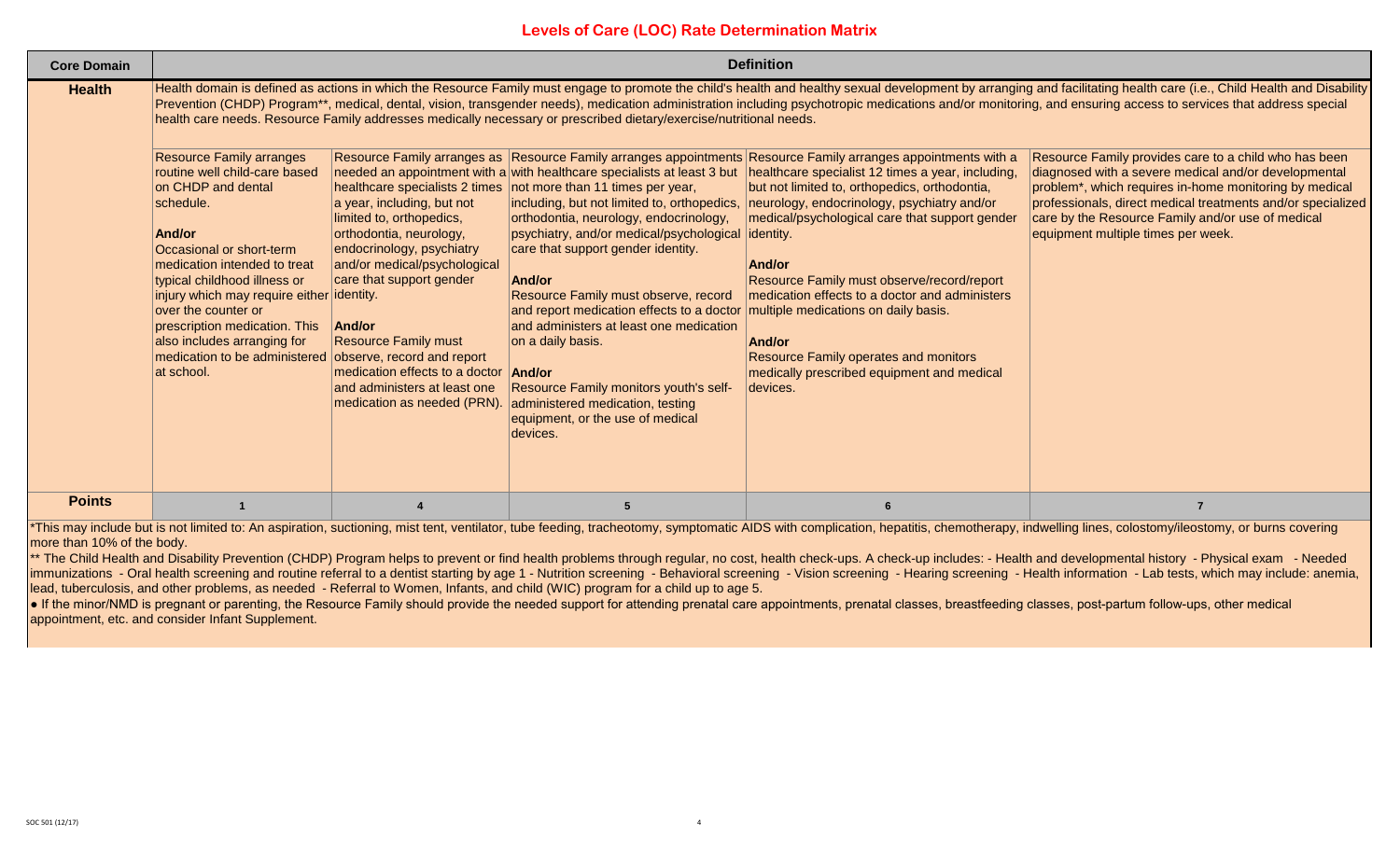| <b>Core Domain</b>                    |                                                                                                                                                                                                                                                                                                                                                                                                                                                                                                                                                                                                                                                                                      |                                                                                                                                                                                                                                                                                                                                                                                                                                                                                                  |                                                                                                                                                                                                                                                                                                                                                                                                                                                                                                                                                                                                                                                                                                                       | <b>Definition</b>                                                                                                                                                                                                                                                                                                                                                                                                                                                                                                                                                                                                                                                                                                                                                                                                                                                                                                                    |                                                                                                                                                                                                                                                                                                                                                                                                                                                                                                                                                                                                                                                                                                                                                                                                                                                                                                                                                                                                                                                                                                                                                                                                                                                                                                                                                                                                                                                                                                                                                                         |
|---------------------------------------|--------------------------------------------------------------------------------------------------------------------------------------------------------------------------------------------------------------------------------------------------------------------------------------------------------------------------------------------------------------------------------------------------------------------------------------------------------------------------------------------------------------------------------------------------------------------------------------------------------------------------------------------------------------------------------------|--------------------------------------------------------------------------------------------------------------------------------------------------------------------------------------------------------------------------------------------------------------------------------------------------------------------------------------------------------------------------------------------------------------------------------------------------------------------------------------------------|-----------------------------------------------------------------------------------------------------------------------------------------------------------------------------------------------------------------------------------------------------------------------------------------------------------------------------------------------------------------------------------------------------------------------------------------------------------------------------------------------------------------------------------------------------------------------------------------------------------------------------------------------------------------------------------------------------------------------|--------------------------------------------------------------------------------------------------------------------------------------------------------------------------------------------------------------------------------------------------------------------------------------------------------------------------------------------------------------------------------------------------------------------------------------------------------------------------------------------------------------------------------------------------------------------------------------------------------------------------------------------------------------------------------------------------------------------------------------------------------------------------------------------------------------------------------------------------------------------------------------------------------------------------------------|-------------------------------------------------------------------------------------------------------------------------------------------------------------------------------------------------------------------------------------------------------------------------------------------------------------------------------------------------------------------------------------------------------------------------------------------------------------------------------------------------------------------------------------------------------------------------------------------------------------------------------------------------------------------------------------------------------------------------------------------------------------------------------------------------------------------------------------------------------------------------------------------------------------------------------------------------------------------------------------------------------------------------------------------------------------------------------------------------------------------------------------------------------------------------------------------------------------------------------------------------------------------------------------------------------------------------------------------------------------------------------------------------------------------------------------------------------------------------------------------------------------------------------------------------------------------------|
| Permanency/<br><b>Family Services</b> | belonging, identity, and connection to culture.<br>Permanency Activity is defined as:<br>Resource Family arranges<br>and/or facilitates (including<br>reasonable in-county<br>transportation and<br>supervision) an in-person visit<br>at least three (3) times per<br>month and at least once (1)<br>per week child-focused and/or times per week child-focused<br>family-focused community<br>and/or cultural engagement<br>activities.<br>And/or<br><b>Resource Family participates</b><br>in mentoring/coaching birth<br>parents implementing family<br>visitation plans or other<br>permanency related services<br>for two (2) hours per week (to<br>include transportation and | Resource Family arranges<br>and/or facilitates (including<br>reasonable in-county<br>transportation and<br>at least four (4) times per<br>month and at least two (2)<br>and/or family-focused<br>community and/or cultural<br>engagement activities.<br>And/or<br><b>Resource Family participates</b><br>in mentoring/coaching birth<br>parents implementing family<br>visitation plans or other<br>permanency related services<br>for four (4) hours per week (to<br>include transportation and | 1. An in-person visit with a parent, family member, sibling or siblings, or other permanent connection.<br>Resource Family arranges and/or<br>facilitates (including reasonable in-<br>county transportation and supervision)<br>an in-person visit at least five (5) times<br>supervision) an in-person visit per month and at least three (3) times<br>per week child-focused and/or family-<br>focused community and/or cultural<br>engagement activities.<br>And/or<br>Resource Family participates in<br>mentoring/coaching birth parents<br>implementing family visitation plans or<br>other permanency related services for at<br>least six (6) hours per week (to include<br>transportation and travel time). | including connections with resources, cultural organizations, faith communities, identity-based communities such as the LGBTQ community and any other group or organization which promotes a sense of<br>cultural organizations, faith communities, and any other group or organization which promotes a sense of belonging, identity, and connection to culture.<br>Resource Family arranges and/or facilitates<br>(including reasonable in-county transportation<br>and supervision) an in-person visit at least six (6)<br>times per month and at least four (4) times per<br>week child-focused and/or family-focused<br>community and/or cultural engagement activities.<br>And/or<br>Resource Family participates in<br>mentoring/coaching birth parents implementing<br>family visitation plans or other permanency<br>related services for at least eight (8) hours per<br>week (to include transportation and travel time). | Permanency/Family Services is defined as actions in which the Resource Family must engage to promote and facilitate visitation, communication, and the identification, development, and maintenance of lifelong,<br>supportive connections with members of their biological and non-biological families and natural support systems. Permanency/Family Services also include efforts to connect the youth with their community of origin,<br>2. Child-focused/Family Focused community and cultural engagement: includes efforts to arrange, schedule and facilitate connecting the youth with their community of origin, including connections with resources,<br>Resource Family arranges and/or facilitates (including<br>reasonable in-county transportation and supervision) an in-<br>person visit at least seven (7) times per month and at least<br>five (5) times per week child-focused and/or family-focused<br>community and/or cultural engagement activities.<br>And/or<br>Resource Family participates in mentoring/coaching birth<br>parents implementing family visitation plans or other<br>permanency related services for at least ten (10) hours per<br>week (to include transportation and travel time).<br>And/or<br>For child/youth who are chronic/terminally ill and will have<br>no family visit plan (e.g., terminated parental rights, no<br>family, etc.), the Resource Family is required to provide<br>and/or arrange for alternative cultural engagement and/or<br>prosocial activities as determined by the Child and Family<br>Team. |
|                                       | travel time).                                                                                                                                                                                                                                                                                                                                                                                                                                                                                                                                                                                                                                                                        | travel time).                                                                                                                                                                                                                                                                                                                                                                                                                                                                                    |                                                                                                                                                                                                                                                                                                                                                                                                                                                                                                                                                                                                                                                                                                                       |                                                                                                                                                                                                                                                                                                                                                                                                                                                                                                                                                                                                                                                                                                                                                                                                                                                                                                                                      |                                                                                                                                                                                                                                                                                                                                                                                                                                                                                                                                                                                                                                                                                                                                                                                                                                                                                                                                                                                                                                                                                                                                                                                                                                                                                                                                                                                                                                                                                                                                                                         |
| <b>Points</b>                         |                                                                                                                                                                                                                                                                                                                                                                                                                                                                                                                                                                                                                                                                                      | $\overline{2}$                                                                                                                                                                                                                                                                                                                                                                                                                                                                                   | $\overline{\mathbf{3}}$                                                                                                                                                                                                                                                                                                                                                                                                                                                                                                                                                                                                                                                                                               |                                                                                                                                                                                                                                                                                                                                                                                                                                                                                                                                                                                                                                                                                                                                                                                                                                                                                                                                      | 5                                                                                                                                                                                                                                                                                                                                                                                                                                                                                                                                                                                                                                                                                                                                                                                                                                                                                                                                                                                                                                                                                                                                                                                                                                                                                                                                                                                                                                                                                                                                                                       |

• The Resource Family assists the parent/guardian in improving their ability to support, care for and protect their child, including any LGBTQ child/youth, as well as actively promotes and facilitates other contact (e.g., communication) between the in-person visits.

Family-focused engagement acknowledges that the relationship between the youth and biological family, natural supports, and/or Resource Family is vital to the success of the of the youth's well-being. Resource Families may additional assistance to change the way family members interact to improve the functioning of the family as a unit.

. If the minor/NMD is pregnant or parenting, consider the Infant Supplement. Also consider the additional support the Resource Family may need to provide to the parenting minor/NMD to ensure the minor's/NMD's child maintai visitation with the non-custodial parent and extended family members.